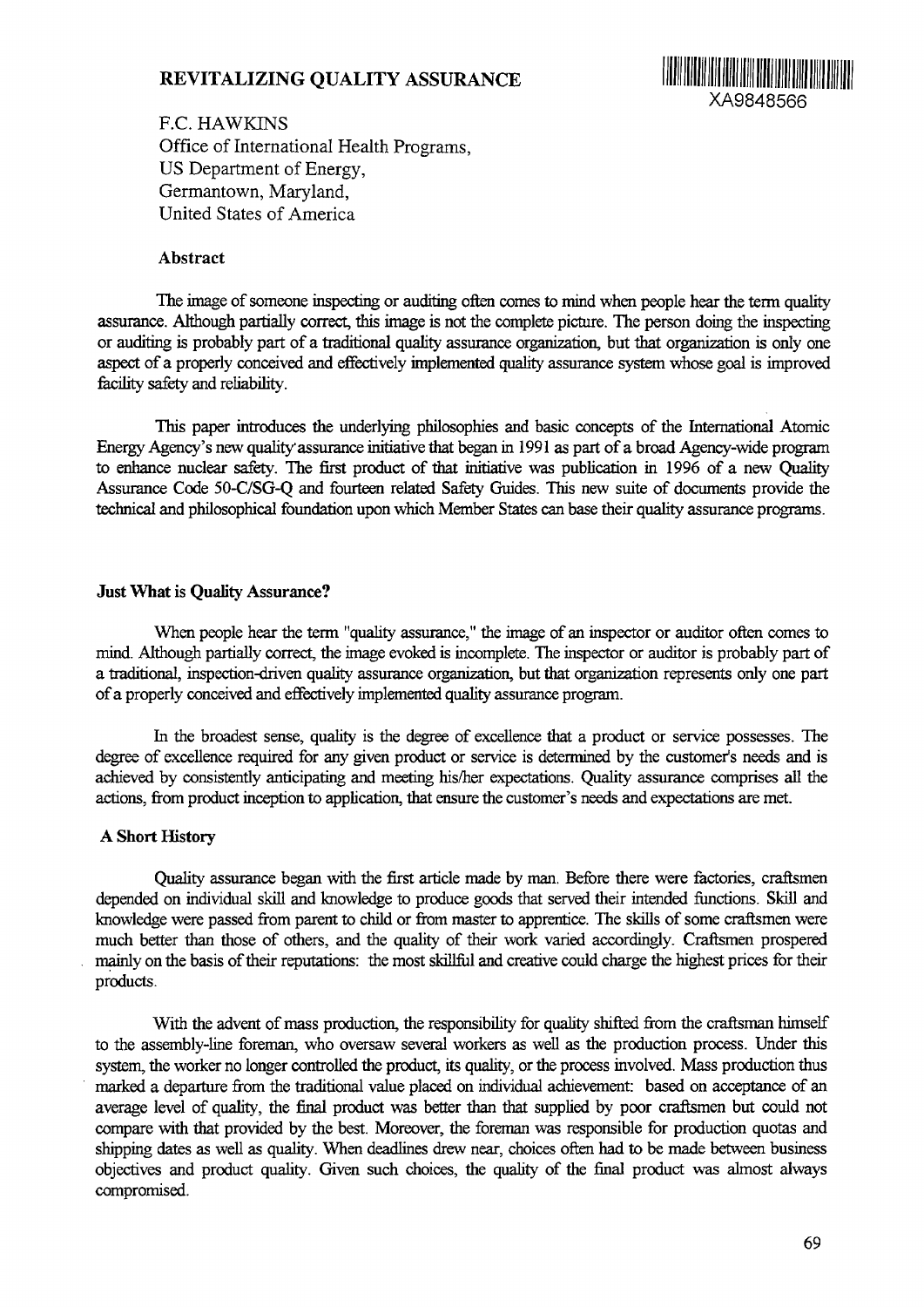The "foreman-as-inspector" era lasted until World War II, when U.S. industry, of necessity, had to manufacture some of the largest and most sophisticated devices ever produced. The massive U.S. shipbuilding program provides but one illustration of how the system was inadequate. Quality-related problems became apparent when the production of ships for the U.S. Navy fell behind schedule. To speed up the process, the industry offered incentives to workers. Welders, for instance, were paid on the basis of how many feet of weld they completed or how many pounds of weld rod they consumed. As a result, production increased and the shipbuilding effort was soon back on schedule. However, during their first winter in the North Atlantic, tragedy struck when several new ships broke up and sank in relatively calm seas. A subsequent investigation determined that weld defects, resulting from material shortcomings and inadequate welding procedures, were the principal cause.

As a result of this investigation, one of the first modern programs to control quality was developed and implemented. The program identified the need to establish a formal quality assurance program, develop procedures, provide controls for materials, conduct inspections, perform tests, and take corrective actions throughout the construction process. This quality program was written into a basic quality control document and was later revised as U.S. Military Specification (MilSpec) Q-9858, which was issued in 1959. MilSpec Q-9858 probably represents the first systematic effort to ensure product quality in the post-World War II era. The premise behind this and other early programs was their reliance on an acceptable level of quality for any given component. Depending on the component, the probability that it would not be defective might range from 96 to 99 percent. This meant that a 1-4 percent failure rate could be tolerated. But when products became more complex, the 1-4 percent failure rate meant that the success of any given mission depended on luck. For example, if the product required 200 parts, 2-8 could be expected to fail. Success thus rested on the hope that the parts that failed were not critical to the mission.

During the late 1950's, when the U.S. space program was suffering its early setbacks, it became obvious that an improved system to control quality was necessary. The new system was based on the goal of mission success, not on individual component reliability. To achieve this goal, the National Aeronautics and Space Administration (NASA) responded with a program to identify critical components—and the new program used a performance-based approach. By definition, the failure of these critical components would endanger the mission. These critical components must demonstrate extremely high reliability, perhaps 99.99 percent or more, or would require backup in case of failure. To meet this extremely demanding reliability requirement, every step in the production process for each component would have to be verified.

As for the nuclear industry, in July 1967 the U.S. Atomic Energy Commission (AEC) published Appendix A ("General Design Criteria for Nuclear Power Plants") to Title 10, Part 50, of the Code of Federal Regulations (10 CFR 50). The first General Design Criteria in Appendix A contained only one sentence on quality assurance. It states simply that "a quality assurance program shall be established and implemented in order to provide adequate assurance that structures, systems, and components will satisfactorily perform their safety functions" as they relate to radiological safety.

During the licensing hearings for the Commonwealth Edison Company's Zion Plant in 1968, the AEC's Atomic Safety and Licensing Board criticized the industry's lack of standardized requirements for its quality assurance programs. The Board ruled that a document must be drafted to address these missing requirements. As a result, Appendix B ("Quality Assurance Criteria for Nuclear Power Plants and Fuel Reprocessing Plants") of 10 CFR 50 was issued for comment in April 1969. In June 1970, Appendix B was approved and became part of the Code of Federal Regulations. The 18 criteria listed in Appendix B provided the basic requirements considered necessary for an acceptable quality assurance program and stressed the need for objective, documented evidence to prove that the quality of a facility was sufficient to justify the granting of an operating license. Appendix B refined several existing quality assurance programs, including MilSpec Q-9858 and the NASA program, and evolved them to a higher level. Its specific application was for commercial nuclear plant design, construction, and operation, but the program was applicable to modern industry in general.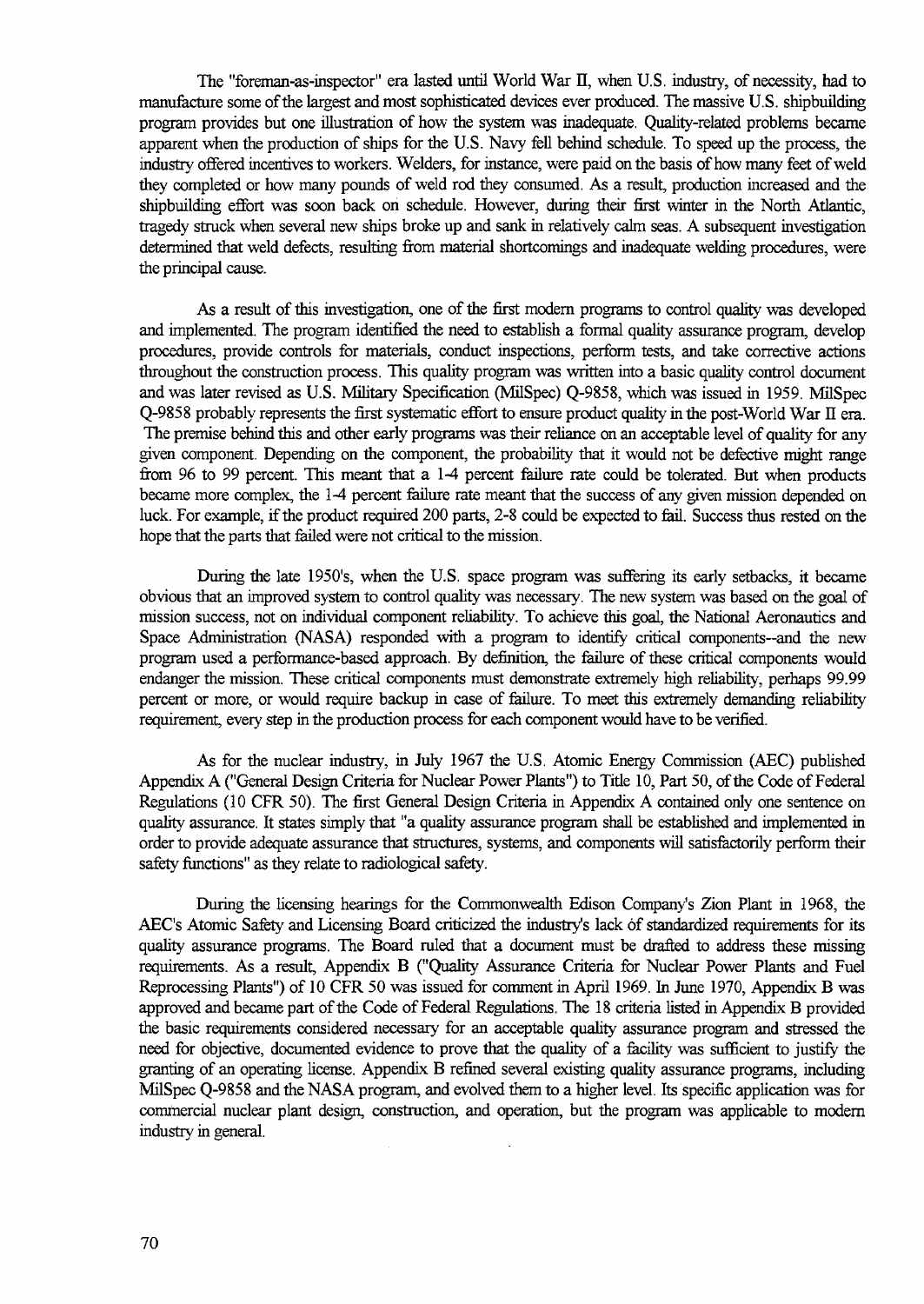#### **What's Needed Now?**

In many countries, including the United States, the nuclear industry has straggled for years to reestablish public confidence in its operations. Quality assurance is a tool that will help the industry meet this goal-not the traditional inspection-driven quality assurance, which has become the mainstay of the nuclear industry, but a more practical, holistic quality assurance system encompassing the work of every employee.

Quality assurance as' it applies to the nuclear industry in particular is often misunderstood and misapplied. Over the years, many people representing diverse interests have written countless reports and papers supporting this conclusion. Quality assurance and the frustrations associated with it are the topics of conferences, meetings, and endless professional discussions. Real-life horror stories are shared about rogue auditors, belligerent plant managers, and the bureaucratic imposition of improperly or inadequately defined requirements. Serious action to change the status quo criticized by so many has now is now taking shape.

In 1996, as part of a broad, systematic program designed to enhance nuclear safety, the International Atomic Energy Agency (IAEA) issued a revised Quality Assurance Code 50-C/SG-Q and fourteen Safety Guides designed to improve the safety, reliability, and performance of Member States' nuclear facilities. The new Code and Safety Guides incorporate contemporary principles and techniques for managing, achieving, and assessing quality; they reflect modern principles and practices; and they make use of commonly accepted and understood concepts and terminology.

As a result, the nuclear industry has recognized that to be successful it must reach beyond traditional quality assurance methods. What this means is that management, workers, and those who assess the quality of work all contribute to plant safety, reliability, and performance.<sup>1</sup> Even though their respective roles differ, every employee (not just the quality assurance professional) implements the quality assurance program, ensuring that risks are minimized and that safety, reliability, and performance are maximized.

More and more, industry is looking to instill a "quality culture" where the customer's needs and expectations are met. The International Atomic Energy Agency's revised Quality Assurance Code 50-C/SG-Q and accompanying fourteen Safety Guides provide a platform from which to build such a culture, demanding an integrated team approach in which every employee works toward the shared goals of safety, reliability, and performance. No longer is the quality assurance professional alone on the front line trying to "inspect" quality into activities and processes over which someone else has control, hi this new role, the quality professional focuses his/her attention on matters of substance rather than form.

The quality culture endorsed by the International Atomic Energy Agency recognizes that it is *management's* responsibility to establish and cultivate the principles that integrate quality into the daily work routine. For this integration to be successful, the people actually performing the work must receive appropriate information, tools, support, and encouragement. It is incumbent on management to define requirements clearly; properly train, motivate, and empower personnel; provide appropriate resources; and assess performance. Management should demonstrate commitment and leadership through active involvement in the implementation of an organization's quality assurance program. The individual employee's role is thus to meet established requirements and to recommend concurrent improvements in item and process quality.

As previously suggested, the concept of work (defined as any productive activity) is fundamental to a successful quality assurance program. From a task analysis point of view, all work can be broken down into fundamental building blocks. At the top of this hierarchy are performance objectives: these represent the reasons an organization exists; they define the goals to which the organization aspires. For the sake of clarity, performance objectives may be divided into intermediate objectives, which in turn are divided into subordinate objectives. The intermediate objectives describe the immediate steps or processes required to achieve the performance objectives, and the subordinate objectives provide the finegrained details for how the

<sup>&</sup>lt;sup>1</sup> IAEA Quality Assurance Code 50-C/SG-Q defines the three functional areas of work responsibility as management, performance, and assessment.